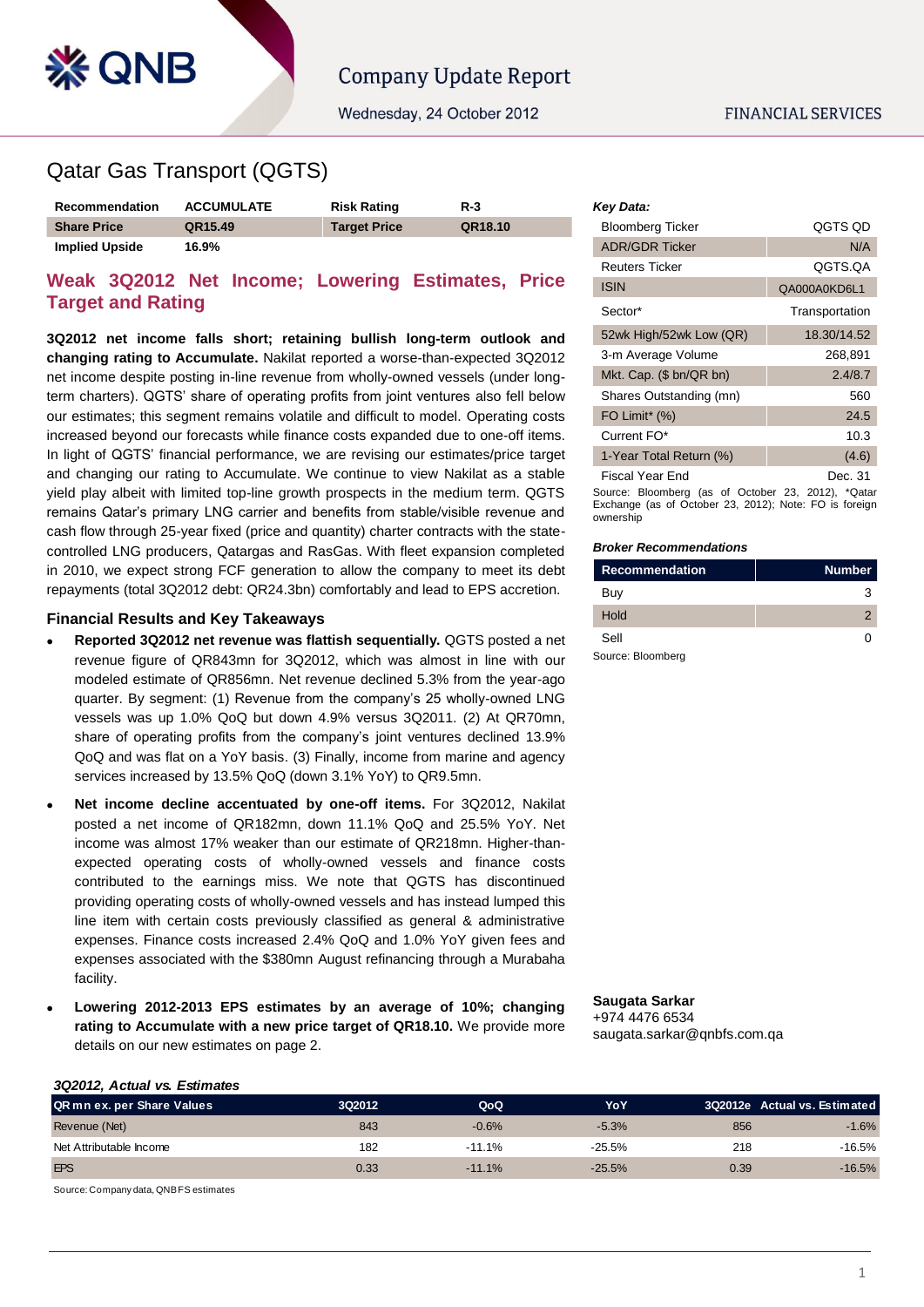

Wednesday, 24 October 2012

**We are revising our esimates and price target.** Given QGTS' financial performance thus far we are revising our estimates. We note that our new estimates are conservative relative to consensus expectations. Our model changes lead to our new price target of QR18.10 a share and our Accumulate rating. We will revisit our estimates once we see evidence of profitable growth in Nakilat's joint venture businesses. Our long-term thesis on the company remains unchanged.

#### *Estimates*

| QR mn ex. per Share Values | New   |       | <b>Previous</b> |       |          | Change  |  |
|----------------------------|-------|-------|-----------------|-------|----------|---------|--|
|                            | 2012e | 2013e | 2012e           | 2013e | 2012e    | 2013e   |  |
| Revenue (Net)              | 3,362 | 3,453 | 3,357           | 3.418 | 0.2%     | 1.0%    |  |
| Net Attributable Income    | 732   | 828   | 817             | 917   | $-10.4%$ | $-9.7%$ |  |
| <b>EPS</b>                 | 1.32  | 1.50  | 1.48            | 1.66  | $-10.4%$ | $-9.7%$ |  |
| <b>DPS</b>                 | 0.85  | 0.85  | 0.85            | 0.85  | 0.0%     | 0.0%    |  |

Source: Company data, QNBFS estimates